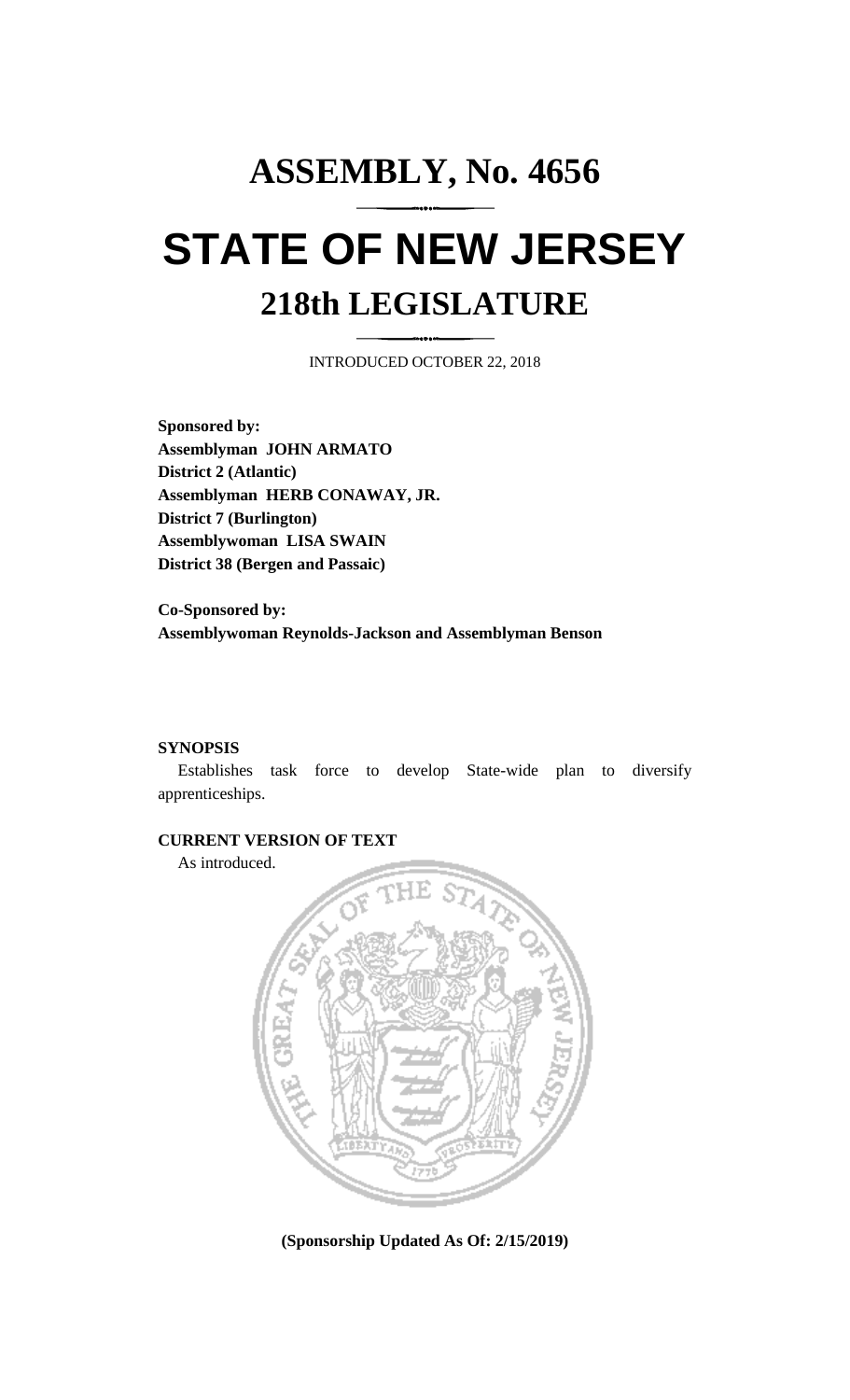**AN ACT** establishing the Task Force to Develop a Statewide Plan to Diversify Apprenticeships.

 **BE IT ENACTED** *by the Senate and General Assembly of the State of New Jersey:*

 1. a. There is established, in the State Employment and Training Commission, a Task Force to Develop a State-wide Plan to Diversify Apprenticeships. The task force shall include representatives of the Department of Labor and Workforce Development, the Department of Education, the Commission on Higher Education, and the Chief Diversity Officer in the Department of the Treasury, who shall serve ex officio, and six members appointed by the Governor with the advice and consent of the Senate as follows: two members representing businesses or organizations of businesses which participate in apprenticeship programs; two members representing labor organizations which participate in apprenticeship programs; and two members representing community-based or other advocacy organizations which address issues of discrimination. The appointments shall expire upon the submission of a report to the Governor and Legislature pursuant to subsection d. of this section.

 b. The purpose of the task force is to develop a State-wide plan to diversify apprenticeships which provides industry-specific recommendation for affirmative action plans to increase diversity in apprenticeship programs. The plan shall especially focus on diversity by gender, race, and disability status and be tailored to businesses, employer and employee organizations, schools and institutions of higher education, training providers, and residents of the State.

 c. In developing the plan, the task force shall review current State efforts to expand the use of, and increase diversity in, apprenticeship programs, including existing initiatives to prepare minority group members and women for registered apprenticeship programs and related post-secondary education, such as grants to consortia provided pursuant to the "Youth Transitions to Work Partnership Act," P.L.1993, c.268 (C.34:15E-1 et seq.), and initiatives, such as those of the NJ PLACE program established pursuant to P.L.2009, c.200 (C.34:15D-24 et al.), to facilitate the coordination and articulation of registered apprenticeship programs with degree programs in institutions of higher education, including initiatives to articulate academic programs in a manner which may assist in providing transitions from trade occupations to professional occupations utilized in the construction industry. The task force shall also review, and consider ways to enhance or

**EXPLANATION – Matter enclosed in bold-faced brackets [thus] in the above bill is not enacted and is intended to be omitted in the law.**

**Matter underlined thus is new matter.**